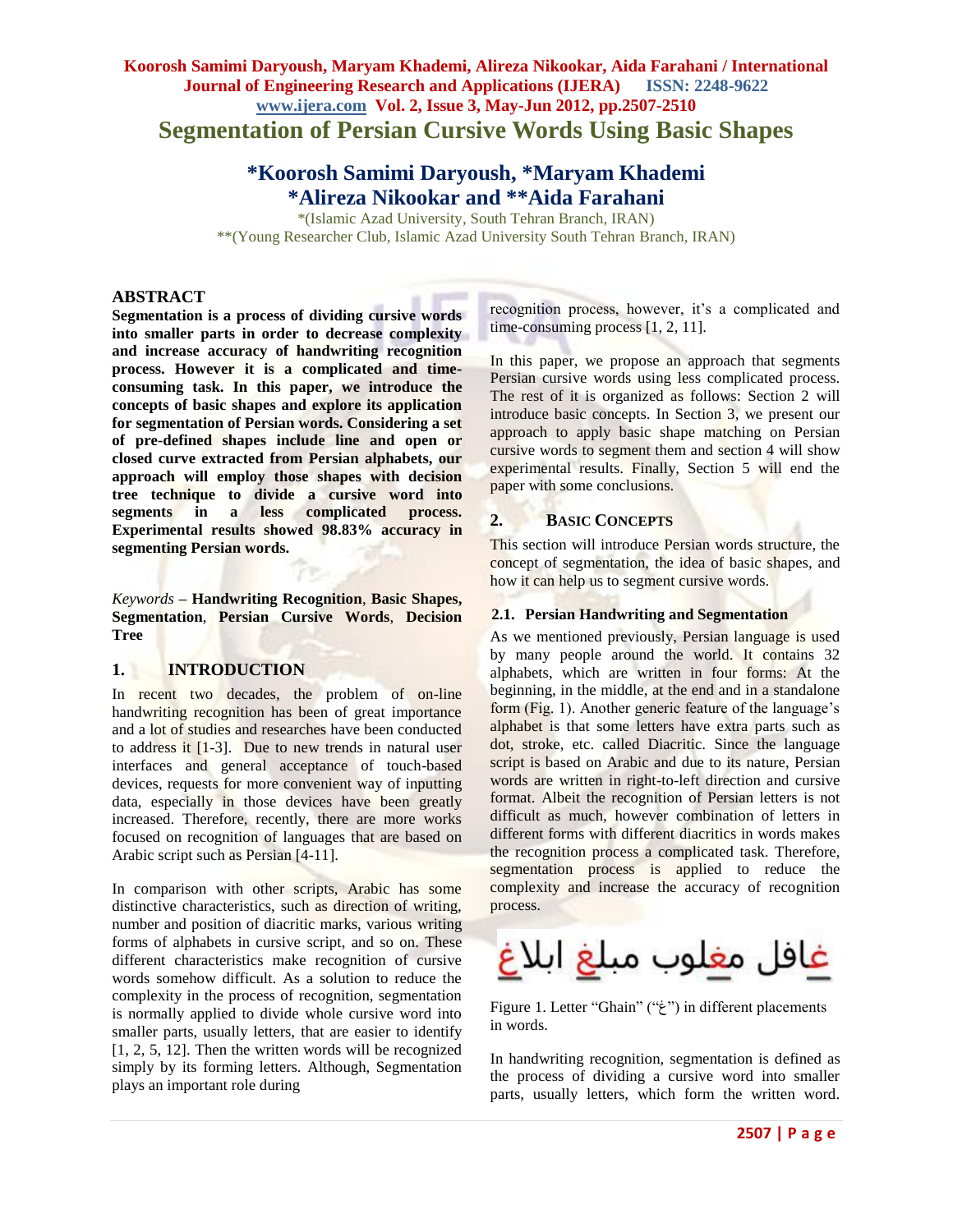# **Koorosh Samimi Daryoush, Maryam Khademi, Alireza Nikookar, Aida Farahani / International Journal of Engineering Research and Applications (IJERA) ISSN: 2248-9622 www.ijera.com Vol. 2, Issue 3, May-Jun 2012, pp.2507-2510**

However, with respect to shape of the word, it can also be smaller or bigger than a letter.

#### **2.2. Basic Shapes Idea**

The idea of basic shapes is somehow based on how the segmentation process works. While segmentation divides cursive words into letters, the idea here is to reform the shape of the written word in terms of predefined basic shapes that are generic in nature of writing style of letters.

After examining various writing styles of letters, 3 generic shapes have been considered in different positions as shown in Fig. 2:



Figure 2. Generic shapes that all letters can be formed by them.

"Semicircle" and "line" shapes usually appear in different positions in words. For example, line may be a horizontal, vertical or even oblique (Fig. 3) and semicircle may come in 4 positions, in which every position has 90 degree rotation in clockwise order respectively (Fig. 3).



Figure 3. Semicircle and line in different positions

One advantage of applying basic shapes is that it reduces the complexity of segmentation process. Our examination of transforming each letter into basic shapes showed that not only every letter can be written in terms of basic shapes, but the combination of letters together can also be written using them. Therefore, the complex form of a written word contains a series of abundant points with no semantic meaning and possibly lot of noises is simply converted to a sequence of predefined shapes that not only have less noises, but making them into segments are much simpler task. Since a generic shape can be simply produced by series of points appeared in specific sequence independent of the number of points, writing style of the person or the pressure of input device during writing time, another advantage of using the idea is independency of the conversion process from size of the written word, the person who writes it, and pressure of input device.

# **3. OUR APPROACH**

Previously, we introduced the concepts of the segmentation and the basic shapes. In this section we will use those concepts along with decision tree technique to segment Persian cursive words in three steps including *Data Preparation, Shape Formation,*  and *segmentation*, which will be explained as follows:

#### **3.1. Data Preparation**

Each person has their own writing style that can be different in their writing speed, size of written words, placement of dots or other diacritics and many other parameters that result in different styles for various people. Therefore, the input word might be written in different sizes and since the input data for written word is captured in discreet points, it's highly possible that some noises being produced during the process of writing. Thus prior to producing basic shapes, we need to apply normalization process on input data to increase the accuracy of next steps.

Although producing basic shapes is independent of mentioned parameters, however in order to treat different writings uniformly and have more accurate results in next step, we use the nearest neighbor interpolation technique to normalize the input data (as used in [13]). The output will be normalized input that is ready to be used in the next step for producing basic shapes.

# **3.2. Shape Formation**

After normalizing input data, we need to convert them to pre-defined basic shapes that introduced previously. In order to form the basic shapes we use a simple pattern matching technique, in which we examine each point with next point in neighbor until a generic shape can be formed. Whenever a basic shape has been matched (formed using series of points in normalized data) in examining process, it will be added to a list and the process will be continued with next point in the input data (Fig. 4).



Figure 4. Forming generic shape from input points.

However, in our approach, some noises may be generated in process of writing words, which include points that either result in malformation of basic shapes or augment the computations of shape formation in later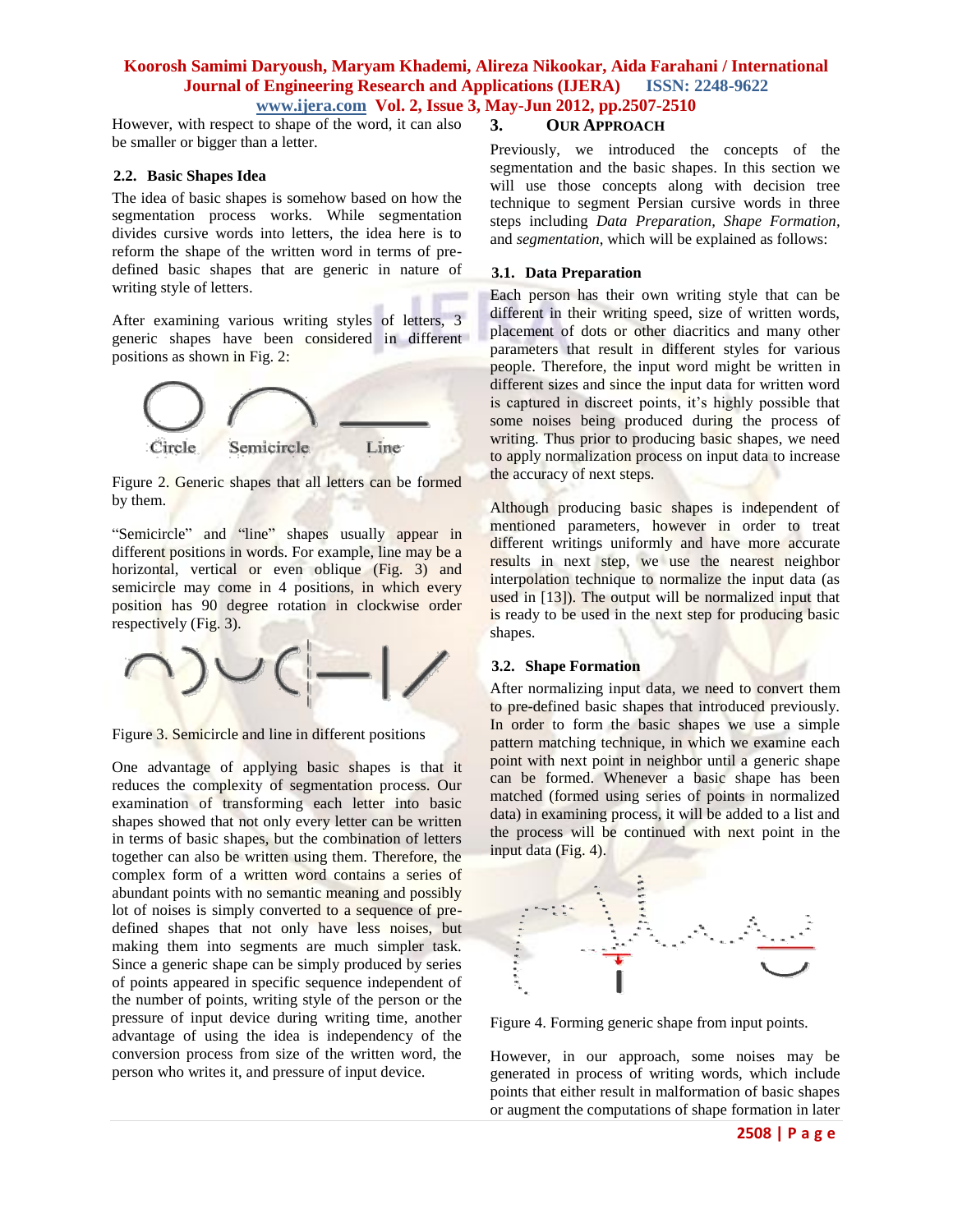# **Koorosh Samimi Daryoush, Maryam Khademi, Alireza Nikookar, Aida Farahani / International Journal of Engineering Research and Applications (IJERA) ISSN: 2248-9622 www.ijera.com Vol. 2, Issue 3, May-Jun 2012, pp.2507-2510**

stage. In order to reduce noises we use a threshold, which is defined as an interval to remove auxiliary or unrelated points. This threshold is usually used to remove unnecessary paths during shape formation process. An example of reducing noise was shown in Fig. 5.



Figure 5. Using threshold to remove noise. An original letter "Alef" ("I") and its generic shape (a). A written letter "Alef" by a user and its generic shapes without using threshold (b). A written letter "Alef" by a user and its generic shapes using threshold (c).

#### **3.3. Segmentation**

After reforming the written word in terms of basic shapes, in this step, we form the shapes into segments. For identifying segments we use an approach introduced in [12], in which segments are produced using building block concept and decision tree technique.

Building blocks specified as a set of pre-defined shapes that can form body of all alphabets' letters; they can be as big as a letter or as small as an edge of it. The goal here is to compose generic shapes and produce building blocks. Decision Tree technique is used to accomplish this task.

Decision Tree is a classification technique that classifies patterns using a tree like graph. The tree contains internal nodes, which may branch to other internal node or leaf (an ending node). A primary condition is put on the root and moves down along a path on the tree until reaches a decision on a leaf node (Fig. 6).



Figure 6. A decision tree scheme

A list containing sequences of generic shapes produced in last step is given to a decision tree to form building blocks. The decision tree begins with a first shape in the list and continues until reach a building block on a leaf. If the tree reaches a "null" leaf, which means there is a noise in the sequence, it will employ a back tracking technique to remove a noisy part.

# **4. EXPERIMENTAL RESULTS**

To evaluate the efficiency and accuracy of our approach, we developed a program to segment Persian cursive word in online mode. C# language and Visual Studio 2010 were used as developing language and environment respectively. Input data was captured using digital pen and mouse as input devices and 100 people participated in the experiment by writing 50 different words. Table 1 presents outcomes of applying our approach for segmenting Persian cursive words:

Table 1. Accuracy of identifying right building blocks and correct segmentation.

| Words                        | No. of<br>correct | No. of<br>incorrect | Accuracy |
|------------------------------|-------------------|---------------------|----------|
| ساربان                       | 8                 | 0                   | 100%     |
| صادرات                       | 6                 | $\overline{0}$      | 100%     |
| مهرام                        | 4                 | 1                   | 80%      |
| خورشيد                       | 7                 | $\theta$            | 100%     |
| محبوب                        | 6                 | $\theta$            | 100%     |
| عاشق                         | 6                 | $\overline{0}$      | 100%     |
| گودرزی                       | 6                 | $\theta$            | 100%     |
| لامپ                         | $\overline{4}$    | $\theta$            | 100%     |
| امیر طهماسبی                 | 13                | 1                   | 86.5%    |
| كلاغ                         | 4                 | $\theta$            | 100%     |
| Other <sub>40</sub><br>words | 360               | 3                   | 99.2%    |
| Total words                  | 386               | 5                   | 98.83%   |

Our experiment showed 98.83% accuracy in identifying right segments. However, there were some complications in forming generic shapes and detecting building blocks for some letter such as "he" (" $\omega$ ") when it came in middle form due to its complex form of writing.

# **5. CONCLUSION**

In this paper, we proposed an approach to segment online Persian words using basic shapes. We described the concept of basic shapes and presented an approach